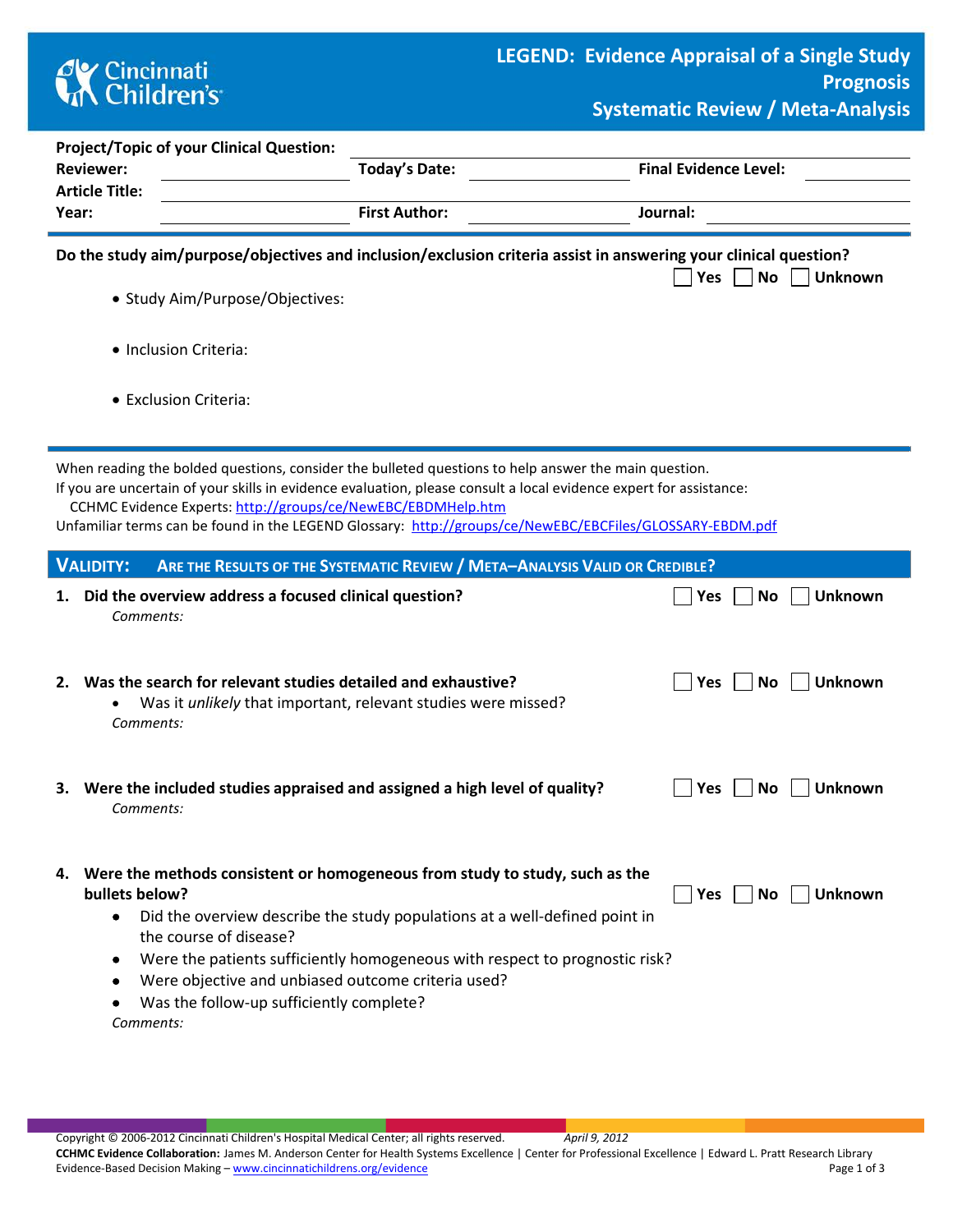|    | <b>d'y</b> Cincinnati<br><b>LA Children's</b>                                                                                                                                                                                                                                                                                                                                                                     | <b>LEGEND: Evidence Appraisal of a Single Study</b><br><b>Prognosis</b><br><b>Systematic Review / Meta-Analysis</b> |  |
|----|-------------------------------------------------------------------------------------------------------------------------------------------------------------------------------------------------------------------------------------------------------------------------------------------------------------------------------------------------------------------------------------------------------------------|---------------------------------------------------------------------------------------------------------------------|--|
|    | 5. Were the outcomes quantifiable and precisely measurable?<br>Was the outcome assessed independent of knowledge of prognostic factors?<br>Comments:                                                                                                                                                                                                                                                              | <b>No</b><br><b>Unknown</b><br>Yes                                                                                  |  |
|    | 6. Was there freedom from conflict of interest?<br>Sponsor/Funding Agency or Investigators<br>Comments:                                                                                                                                                                                                                                                                                                           | No<br><b>Unknown</b><br>Yes                                                                                         |  |
|    | <b>ARE THESE VALID STUDY RESULTS IMPORTANT?</b><br><b>RELIABILITY:</b>                                                                                                                                                                                                                                                                                                                                            |                                                                                                                     |  |
|    | 7. Were the statistical analysis methods appropriate?<br>Were the statistical analysis methods clearly described?<br>If subgroups in the sample had different prognostic factors (e.g., demographics,<br>٠<br>disease specifics, comorbidity), was an adjustment made for the differences between groups?<br>Was an adjustment made for changes that occur as the patient ages, if any?<br>$\bullet$<br>Comments: | <b>Unknown</b><br>No<br>Yes                                                                                         |  |
| 8. | What are the main results of the study? (e.g., Helpful data: Page #, Table #, Figures, Graphs)                                                                                                                                                                                                                                                                                                                    |                                                                                                                     |  |
|    | How likely are the outcomes over time?<br>Absolute results (e.g., 5 year survival rate) or Relative results (e.g., risk from<br>prognostic factor) or Survival Curves (e.g., cumulative events)                                                                                                                                                                                                                   |                                                                                                                     |  |
|    | What were the measures of statistical uncertainty (e.g., precision)?<br>(Were the results presented with Confidence Intervals or Standard Deviations?)                                                                                                                                                                                                                                                            |                                                                                                                     |  |
|    | 9. Were the results statistically significant?<br>Comments:                                                                                                                                                                                                                                                                                                                                                       | Yes     No<br>Unknown                                                                                               |  |
|    | 10. Were the results clinically significant?<br>Comments:                                                                                                                                                                                                                                                                                                                                                         | Yes   No<br><b>Unknown</b>                                                                                          |  |